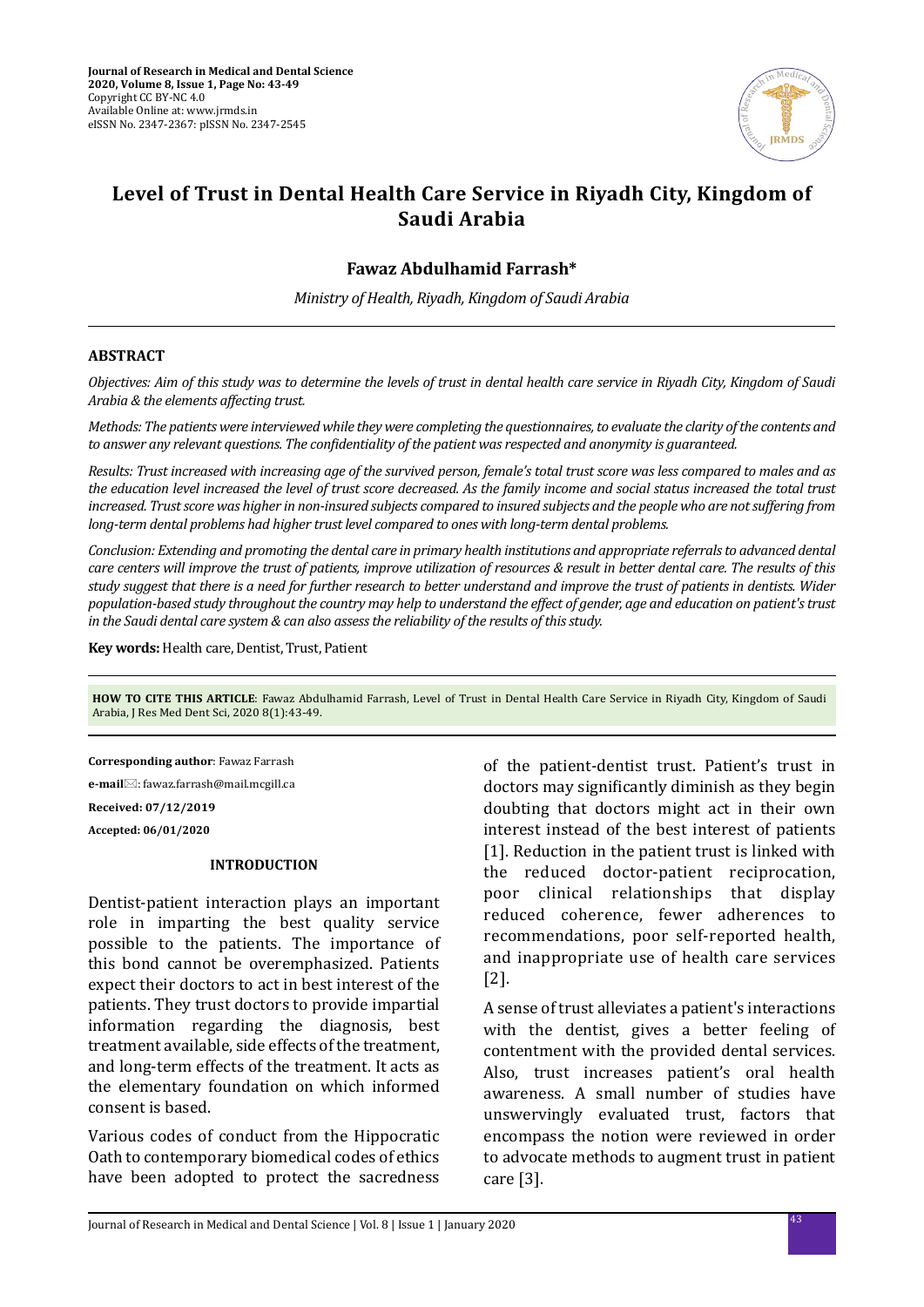Providing legit information in understandable terms, lay language helps in building trust. It empowers patients to meaningful involvement in choices relating to the care. Professionalism and communication skills are essential components in building up a successful dental career [4-6].

The quality of services provided by the dental team builds up the trust between patients and dentist. The patient trust added the regularity of the patient's visits and follow up conformity and contentment [4,7]. Patients are becoming more educated, complicated, and challenging [4,8].

Health care service in Saudi Arabia is given a prime importance by the government. Quantity and quality are both focuses on improvement. Health care service in Saudi Arabia is provided by the Ministry of Health (60%), other government healthcare sectors (20%) and private sector (20%) [1,9]. In 1980 Saudi Arabia adopted the World Health Organization (WHO) 'health for all' approach and confirmed Public Health Care (PHC) as a keystone to attain that target [10,11]. As one of the most important strategies of the Ministry of Health (MOH), the country has adjusted the health care system according to the declaration of alma data at the international conference on PHC [12,13]. Yet, basic oral health care still falls short of patient prospect in the country.

The most observed dental problem is dental caries in primary and permanent teeth [10,14]. There is a rising need for better oral health care in Saudi Arabia. People are seeking routine oral health checkups as a result of increasing awareness. According to health statistics annual book, there are 2,408 dental clinics located in primary health centers, hospitals and some individual dental clinics providing dental care services in the country [4,5]. There are also portable dental clinics that provide similar services [5].

Trust in a dentist-patient relationship is based on confidentiality, respect for patients' choices and decisions made are in the patient's best interest. Communication skills of the dentist are very important in gaining trust [15]. Dentists need to communicate lots of information with patients to help them to make informed decisions that are best suited. This confidence aids in reducing patient apprehension and fear of dental treatments. Milgrom and colleagues argued that the foundation of psychological management of dental anxiety is for the dentist to build a trusting relationship with the patient [16].

A study comparing public trust in healthcare in three different countries-Germany, The Netherlands, and England and Wales revealed that respondents from England and Wales trusted their dentists more but Germans were significantly less trusting [17]. People with lower levels of trust or who have an unsatisfactory dental visit may be inclined to change dentists until they find one with whom they feel comfortable. A study by Graham et al. found that US adults with low trust in physicians and dentists are 54% less likely to have a regular dentist [18]. Similarly, an Australian study found that approximately one-third of people surveyed had changed dentists in the last 2 years, but only 15% had changed because of dissatisfaction with the care provided by the previous dentist [19]. Lack of patient trust is associated with the less doctor-patient interaction, poor clinical relationships that exhibit less continuity, reduced adherence to recommendations, worse self-reported health, and reduced utilization of health care services.

Considering the importance of trust in dentistry, there is a requirement to gauge what 'trust in healthcare' means and how patients trust their dentists. This study was conducted to explore the levels of trust in dental health care services in Riyadh city, Saudi Arabia to determine what needs to be done to increase patient's trust in dental care in Saudi Arabia.

## **MATERIALS AND METHODS**

The study was conducted in patients visiting public and private dental clinics. Prior approvals from Head/director of the clinic were obtained. Written informed consent was obtained from each patient participating in the study. Participants were selected from the reception. The participants were required to fill the surveys in the presence of a primary researcher and interviewed simultaneously. The Sociodemographic determinants of the study are listed in Table 1. The questionnaire used for the study had four parts: Dental education system, Commercialization in the dental health care system, rules and regulations, and patient-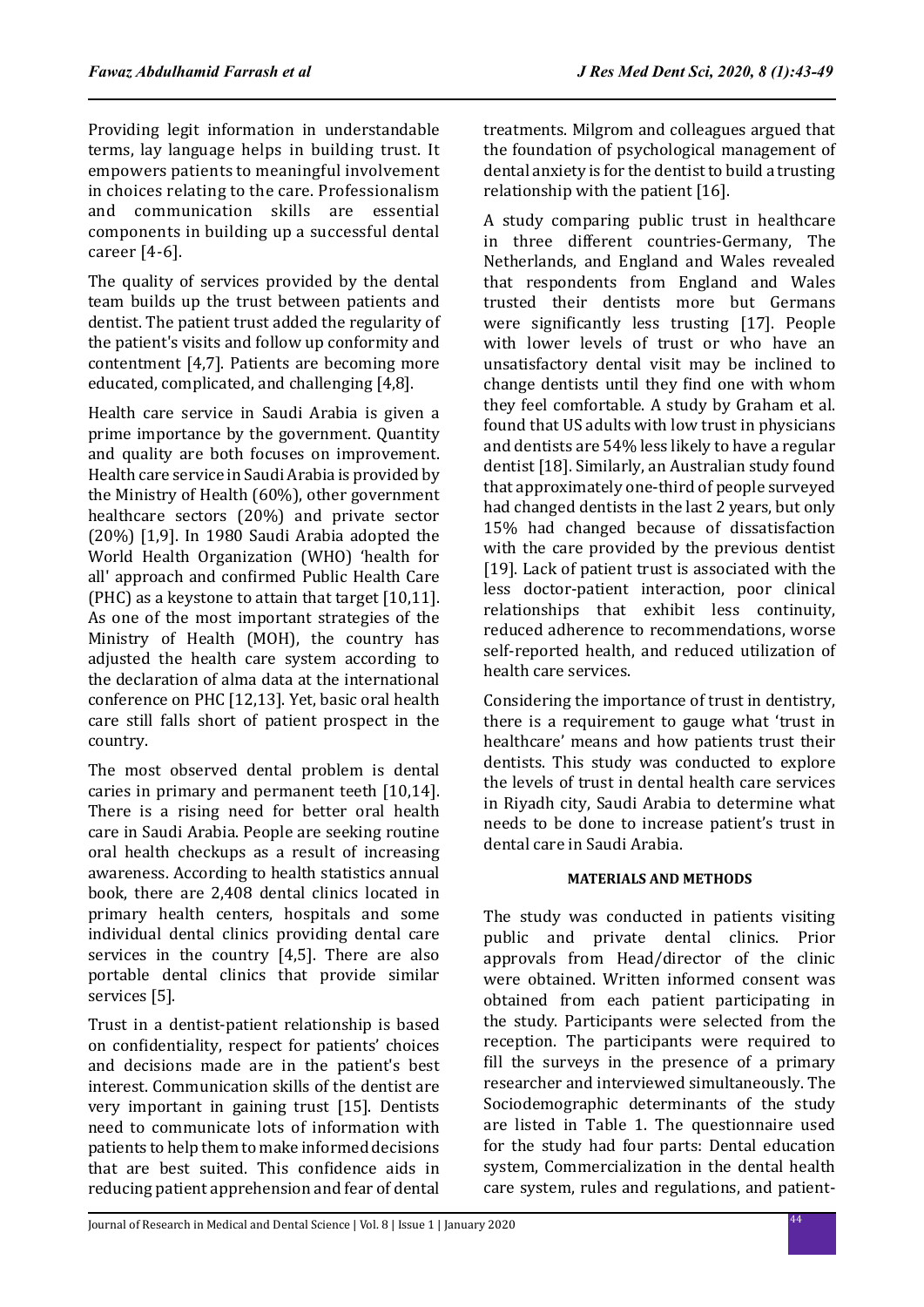| Category                                 | <b>Determinant</b>                                                     |  |
|------------------------------------------|------------------------------------------------------------------------|--|
|                                          | Female                                                                 |  |
| Sex                                      | Male                                                                   |  |
|                                          | Single (never married)                                                 |  |
| <b>Marital status</b>                    | Married                                                                |  |
|                                          | Primary Education                                                      |  |
| <b>Educational qualifications</b>        | Secondary Education                                                    |  |
|                                          | Bachelor's or equivalent level                                         |  |
|                                          | Master's, Ph.D. or equivalent level                                    |  |
|                                          | No educational qualification                                           |  |
|                                          | Saudi                                                                  |  |
| Nationality                              | Non-Saudi                                                              |  |
|                                          | Upper Income Class (10000SR to 20000SR)                                |  |
| Social Class based on family income      | Middle Income Class (5000 SR to 10000SR)                               |  |
|                                          | Lower Income Class (<5000SR)                                           |  |
| Private health insurance                 | No                                                                     |  |
|                                          | Yes                                                                    |  |
|                                          | Yes                                                                    |  |
| Long-term dental problem<br>No           |                                                                        |  |
| Health condition over the last 12 months | Excellent (no presence of a limiting long-standing illness, and health |  |
|                                          | status)                                                                |  |
|                                          | Good (<3 hospital visits)                                              |  |
|                                          | Fair (>3 hospital visits)                                              |  |
|                                          | Poor (presence of a limiting long-standing illness, and health status) |  |
|                                          | Don't know                                                             |  |

#### **Table: 2 Questionnaire: Levels of trust in dental health care service.**

| SI. No.        | <b>Questions</b>                                                                                               |     | <b>Answers</b> |  |
|----------------|----------------------------------------------------------------------------------------------------------------|-----|----------------|--|
|                | The good dental education system for improving patient trust                                                   |     |                |  |
| $\mathbf{1}$   | Do you think there is a relation between trust in the dental health service and the educational system?        | Yes | No             |  |
| 2              | Do you trust the dental education system in Riyadh, SÁ?                                                        | Yes | No             |  |
| 3              | Do you think the educational system focus on the trust of the patient in the dental health care service?       | Yes | No             |  |
| 4              | Do you think the dental practitioner focus on the factor of trust in the dental care system?                   | Yes | No             |  |
| 5              | Do you think the dental health care service is improving in the factor of trust?                               | Yes | No             |  |
| 6              | Do you think that dentists who are educated abroad are more trustworthy?                                       | Yes | No             |  |
|                | Commercialization in the dental health care system                                                             |     |                |  |
| $\mathbf{1}$   | Do you trust the commercial part of the dental health care service?                                            | Yes | No             |  |
| $\overline{2}$ | Do you think fees can be a factor that affects your trust in the dental health care?                           | Yes | No             |  |
| 3              | Relation to the fee charged, do you trust the governmental dental care service?                                | Yes | <b>No</b>      |  |
| 4              | Do you think that the fees of the privet sector are exaggerated?                                               | Yes | No             |  |
| 5              | In most of the time do your payments equal the service?                                                        | Yes | No             |  |
| 6              | Do you think the more you pay the better service you will receive?                                             | Yes | No             |  |
|                | Rules and regulation for dental health care                                                                    |     |                |  |
| $\mathbf{1}$   | Do you trust the rules and regulations both in the privet and the public sector regarding your dental service? | Yes | No             |  |
| 2              | Do you think that the rules and regulations raise the level of your trust in the treatment?                    | Yes | No             |  |
| 3              | Do you think the rules and the regulations should change?                                                      | Yes | No             |  |
| 4              | Do you think the rules are more into the doctor's side?                                                        | Yes | No             |  |
| 5              | Do you think the rules are more into the patient's side?                                                       | Yes | No             |  |
| 6              | Do you think the rules are more on foreign dentists than the locals?                                           | Yes | No             |  |
|                | <b>Patient-oriented service</b>                                                                                |     |                |  |
| $\mathbf{1}$   | Do you trust that the patient is the first priority in the dental care service?                                | Yes | <b>No</b>      |  |
| 2              | Do you think it's a patient based service?                                                                     | Yes | No             |  |
| 3              | Do you think the patient can access the service easily?                                                        | Yes | No             |  |
| 4              | Do the present system of the service, provide what the patient needs?                                          | Yes | No             |  |
| 5              | Can a patient be a point in a future change in the service?                                                    | Yes | No             |  |
| 6              | Does Health Insurance Company cover for all basic dental problems?                                             | Yes | No             |  |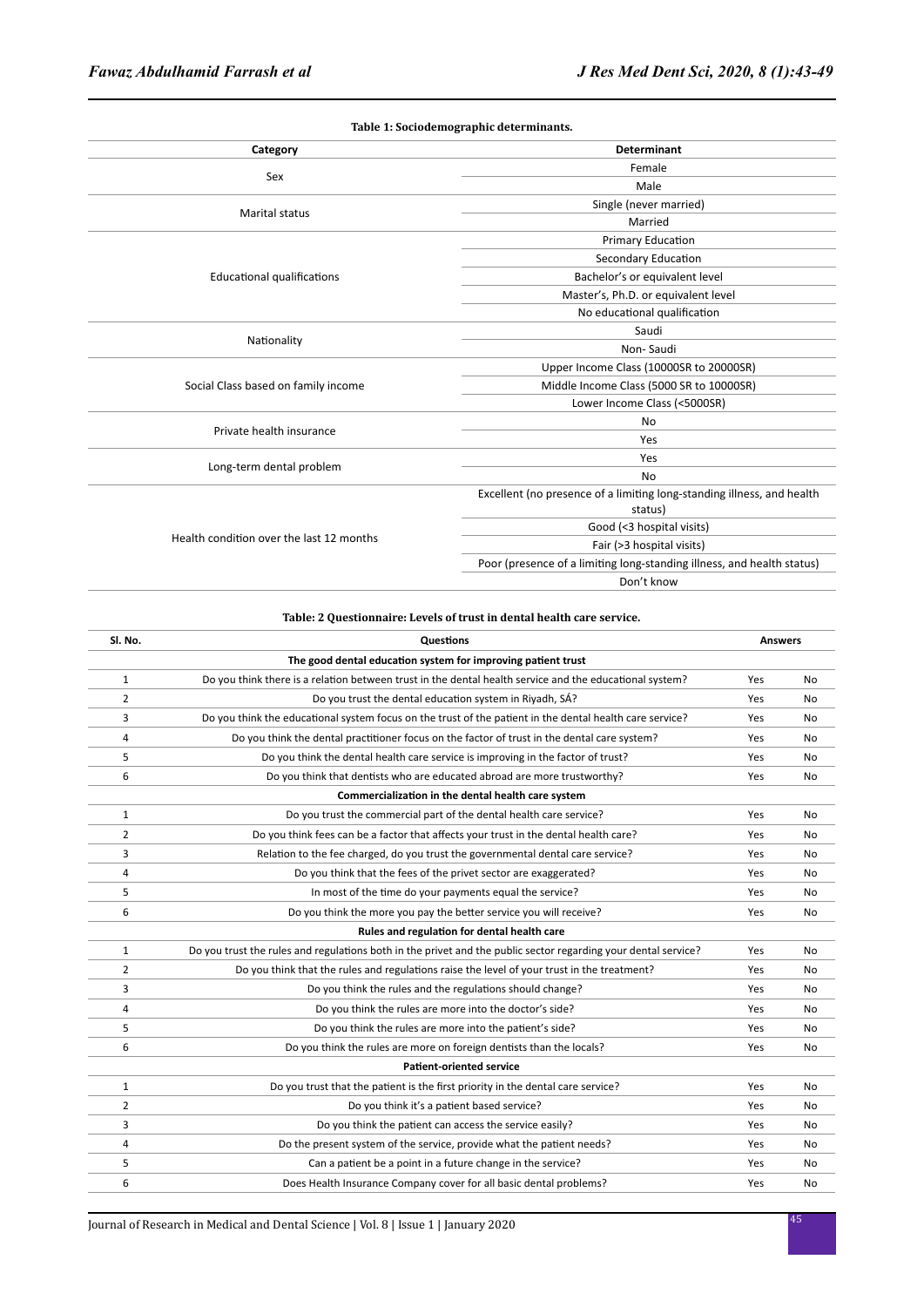oriented service (Table 2). Patients were required to answer the questions related to each part in Yes or No. Confidentiality and identity of the patients were maintained in the study.

# **Study population**

Total 1550 subjects were selected randomly from both public and private dental clinics of 5 different areas in Riyadh City (Middle, South, North, and East and West regions). Assuming 60% of the patients to participate in this study and a power of 80% with a 5% level of significance, the minimum required sample size was estimated to be 950.

### **Inclusion criteria**

Healthy oriented male and female subjects, who had a dental treatment experience and who knew about health insurance were included in the study.

### **Exclusion criteria**

Patients who refused to participate or to sign informed consent, who did not match to the inclusion criteria, and patients with psychological behavioral problems were excluded from the study.

### **Statistical analysis**

The Statistical Package for the Social Sciences (SPSS for Windows, version 20.0) (SPSS Inc., Chicago, IL, USA) was used for statistical analysis. Regression analysis was done and the level of significance was set at P<0.05.

### **RESULTS**

There were 1550 participants in the study. The Sociodemographic features of the participants are presented in Table 3. All the participants completed the survey questionnaire. The total trust score was found to be 8.595 (SD=  $\pm$  1.802), 35.814%. The descriptive trust scores are given in Table 4.

Statistical analysis revealed that male participants, participants who were not insured, participants who were not suffering from long term dental problems, and participants in better health condition over the last 12 months had more trust in the dental services. Likewise, trust score increased with an increase in participant age, and family income/social status. On the other hand, with an increase in educational qualification, trust decreased.

|                                          | Table: 3 Sociodemographic features of the participants.                           |             |
|------------------------------------------|-----------------------------------------------------------------------------------|-------------|
| Category                                 | <b>Determinant</b>                                                                | N (%)       |
|                                          | Male                                                                              | 1243 (80.2) |
| Sex                                      | Female                                                                            | 307 (19.8)  |
|                                          | Single (never married)                                                            | 621 (40.1)  |
| <b>Marital status</b>                    | Married                                                                           | 929 (59.9)  |
|                                          | Primary Education                                                                 | ä,          |
|                                          | Secondary Education                                                               | 304 (19.6)  |
|                                          | Bachelor's or equivalent level                                                    | 784 (50.6)  |
|                                          | Master's, Ph.D. or equivalent level                                               | 462 (29.8   |
| <b>Educational qualifications</b>        | No educational qualification                                                      |             |
|                                          | Saudi                                                                             | 1083 (69.9) |
| Nationality                              | Non-Saudi                                                                         | 467 (30.1)  |
|                                          | Upper Income Class (10000SR to 20000SR)                                           | 312 (20.1)  |
|                                          | Middle Income Class (5000 SR to 10000SR)                                          | 933 (60.2)  |
| Social Class based on family income      | Lower Income Class (<5000SR)                                                      | 305 (19.7)  |
|                                          | Yes                                                                               | 627 (40.5)  |
| Private health insurance                 | No                                                                                | 923 (59.5   |
|                                          | Yes                                                                               | 461 (29.7)  |
| Long-term dental problem                 | <b>No</b>                                                                         | 1089 (70.3  |
|                                          | Excellent (no presence of a limiting long-standing<br>illness, and health status) | 312 (20.1)  |
|                                          | Good (<3 hospital visits)                                                         | 309 (19.9)  |
|                                          | Fair (>3 hospital visits)                                                         | 616 (39.7)  |
|                                          | Poor (presence of a limiting long-standing illness,<br>and health status)         | 154 (9.9)   |
| Health condition over the last 12 months | Don't know                                                                        | 159 (10.3)  |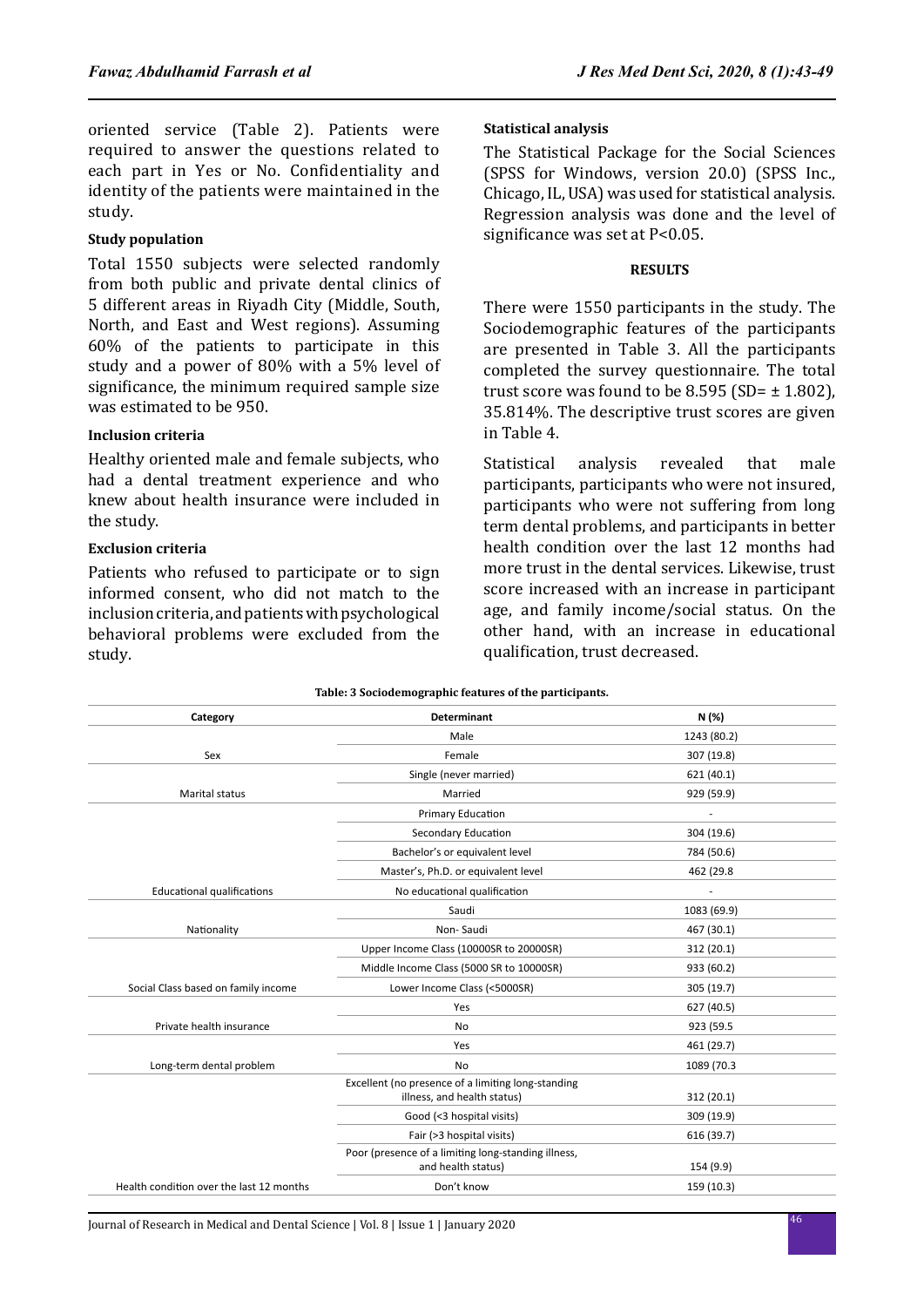# **N Mean Standard Deviation** TOTAL (Good dental education system in improving patient trust) score 1550 2.092 0.942 PERCENT (Good dental education system for improving patient trust) score 1550 34.881 15.7 TOTAL (Commercialization in the dental health care system) score 1550 1550 2.698 0.781 PERCENT (Commercialization in the dental health care system) score 1550 44.978 13.026 TOTAL (Rules and regulation for dental health care) score 1550 1.802 1.802 1.082 PERCENT (Rules and regulation for dental health care) score 1550 30.043 18.034 TOTAL (Patient-oriented service) score 1550 2.001 0.63 PERCENT (Patient-oriented service) score 1550 1550 33.354 10.51 Total Trust Score 1550 8.595 1.802 Percentage Trust Score 1550 35.814 7.51

#### **Table 4: Descriptive trust scores.**

#### **DISCUSSION**

Dentist-patient interaction is crucial for dentistry and an integral element of quality care. The dentist needs to work as a trusted partner to provide quality care. Our study presents the evidence for how the public trust in dental care vacillates by examining the multi-facts of trust in the dental care system of Riyadh City, Saudi Arabia. Sociodemographic factors like age, educational background, and socioeconomic status impact trust. This study showed that trust in dental care increases as age increases  $(p<0.001)$ in contrast to the results by Lynne chase et al. and Reisine et al. which showed a positive relationship between the age and the level of trust [20,21]. Also, we found that the female's total score was less compared to male. However, this difference might be due to the difference in the male to female ratio in this study. In this study, 80% of the participants were male and 19.8% female. However, similar to the study findings of Muneera AI-Osimy, there was no difference in the trust levels of Saudi and non-Saudi participants [22].

Consistent with Shen and Listl, as the family income and social status, increased the total trust increased (p<0.001) [12]. The researchers have shown that social class and education are positively related to patients' assessments of overall health care trust [13,23]. Therefore, like social class and education increases, the percentage of patients trust increases. Epidemiological studies in dentistry have also shown that clinical oral health status and the sociodemographic factors are interrelated [22]. Clinical factors are also expected to be the most important variables explaining patients' perceptions of their oral health. Age, sex, social class, and education are expected to mediate the effects of clinical factors on patient perceptions.

A 1989 analysis of a comprehensive, nationally representative data set from the National Health Interview Survey showed that utilization of dental care is strongly related to gender, race, education level, income, and dental insurance coverage.18 Our study had a mixture of participants with different educational level (Table 3) and displayed a statistically significant relationship between education and the trust score. As the education level of the participants increased the total trust score decreased. We think that this trust score may be due to the knowledge of the health system and alternative choices available to the participants with higher education. While the non-educated participants or the participants with no higher education might not know the other choices available or they do not have sufficient knowledge about the health care system and alternatives.

The non-insured participants in this study reported higher total trust compared to insured participants. Although other researchers had contrasting results showing that trust was related to choices available in selecting health insurer, the past dispute with the health insurer. These factors had a negative impact showing lower trust in their health insurance providers. Hence a good, patient-oriented health insurance may increase the trust of insured subjects [24].

The participants with a long-term dental problem had a total trust score of -0.969 and participants with excellent health condition over the last 12 months was 1.998. This indicates that participants not suffering from long-term dental problems have more total trust compared to participants suffering from long-term dental problems. Also, consistent with Hierarchical Organizational Structure management studies, participants with better health condition over the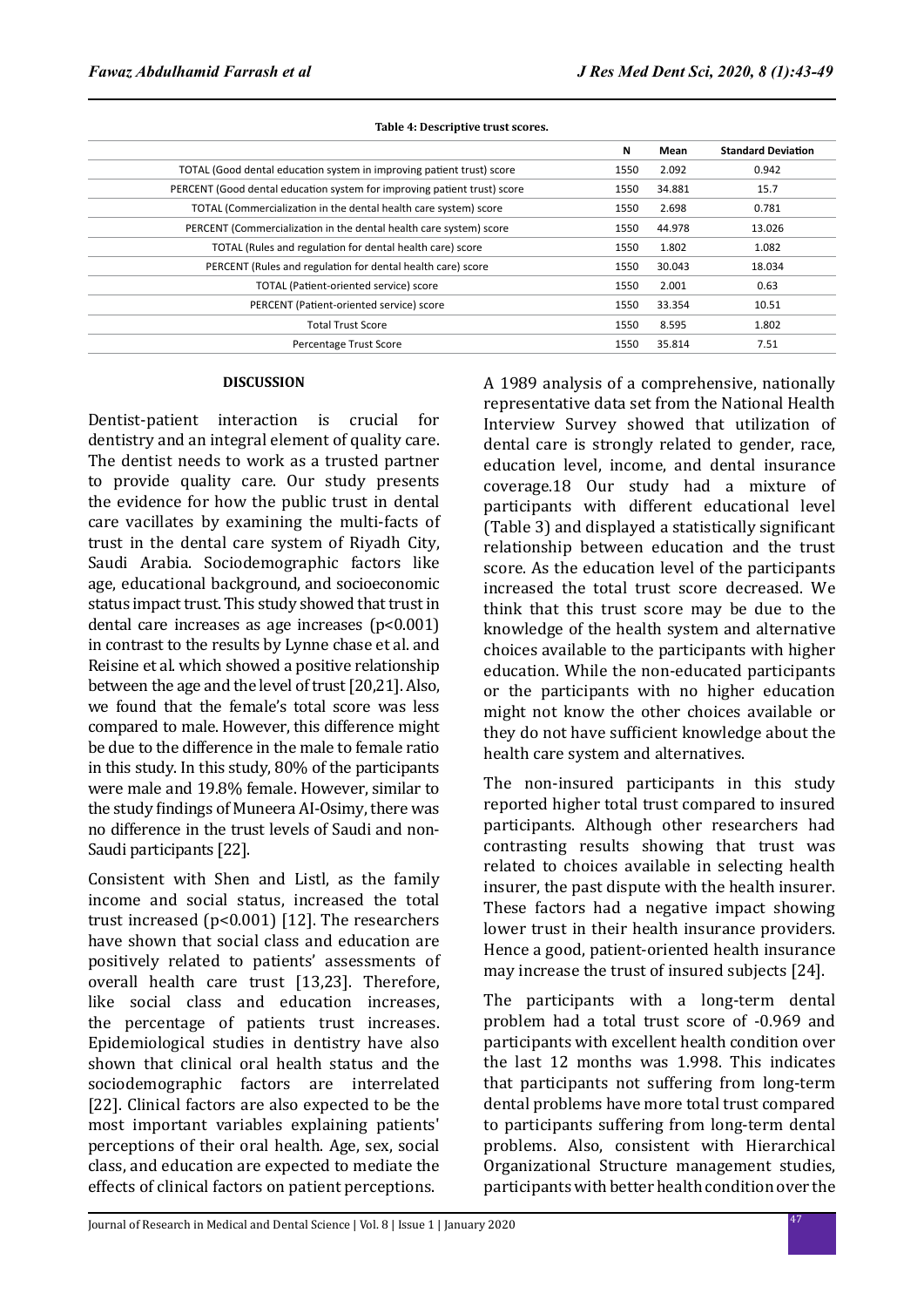past 12 months had more total trust compared to participants with poor oral conditions [25].

The circumstantial determinants like the type of institution-government or private, cost of dental services, insurance etc., influence the level of trust [26]. Calnan and Sanford, observe that level of trust in participants varied and participants dissatisfied with National Health Service either as a result of political beliefs or direct experiences are more likely opened to private health services [27]. But Alshahrani and Raheel observed that 7% of the people chosen a private dental health care plan and rest believed in the governmental services [28].

The most appalling observation was that most of the participants (80%) find dentist qualified abroad more trustworthy. About 79.9% of participants relate their trust to the dentist's educational qualification. This finding implies that dental education must prepare the dentists to function in the changing environment, develop with the technology and improve in technical and soft skill to handle patients efficiently.

Our study also included the cost factor which turns out to be a very important consideration as 90.1% of the participants agreed that cost affects the trust and 80% of the participants believe that fees of the private sector were exaggerated. While the questions "In most of the time do your payments equal the service?" and "Do you think the more you pay the better service you will receive?" received very low scores. These findings suggest that financial implications play an important role in trust. The cost of the service and the actual service patients receive should achieve an optimal relation in order to gain the trust.

A low trust score on both the rules and regulation on private and government sector (10.3%) and a high percentage on changing the rules and regulations shows that current rules and regulations are not increasing the level of trust. Also, the patient-oriented service-related questions gained a low score which emphasizes the need of the changing the approach of providing dental service.

The scenario in dental care service is with emerging technology, extent of the service reach, level of patients' understanding and expectation. Hence that service providers need to be well equipped with education, training, and skill set to face the challenges. Technical proficiency, critical thinking, ethical and professional values are much needed to engage key influencers and develop a strategy to develop high standards for individual patients care and the public at large.

### **CONCLUSION**

This study emphasizes the need for further research for a better understanding of the trust of patients in dental care service to improve it. Adopting management skills may help to understand the effect of gender, age, and education on patient's trust in the Saudi health care system.

An extensive system can be beneficial to address the all aspects of dental care like infection control, forensic, criminal or social record, and health insurance, credentials of the dentist, rules, and regulations, monitor Cost and improve patient engagement.

### **CONFLICT OF INTEREST**

Author declares that there is no conflict of interest.

#### **REFERENCES**

- 1. Almalki M, FitzGerald G, Clark M. Health care system in Saudi Arabia: An overview. East Mediterr Health J 2011; 17:784-793.
- 2. Musa D, Schulz R, Harris R, et al. Trust in the health care system and the use of preventive health services by older black and white adults. Am J Public Health 2009; 99:1293-1299.
- 3. Jacquot J. Trust in the dentist-patient relationship: a review. J Young Investig 2005; 6:1-5.
- 4. Subait A, Ali A, Alsammahi O, et al. Perception and level of satisfaction of patients seeking dental care: A cross-Sectionsl study in a major healthcare center in Saudi Arabia. J Dent Oral Disord 2016; 2:1021.
- 5. Kurtz SM. Doctor-patient communication: Principles and practices. Can J Neurol Sci 2002; 29:23-29.
- 6. Koerber A, Gajendra S, Fulford RL, et al. An exploratory study of orthodontic resident communication by patient race and ethnicity. J Dent Edu 2004; 68:553-562.
- 7. Nagappan N, John J. Patient satisfaction with the dental services offered by a dental hospital in India. J Ind Assoc Public Health Dent 2014; 12:297-301.
- 8. Rodrigues CA, Silva PL, Caldeira AP, et al. Factors associated with satisfaction with dental services among the elderly. Rev Saúde Pública 2012; 46:1039- 1050.